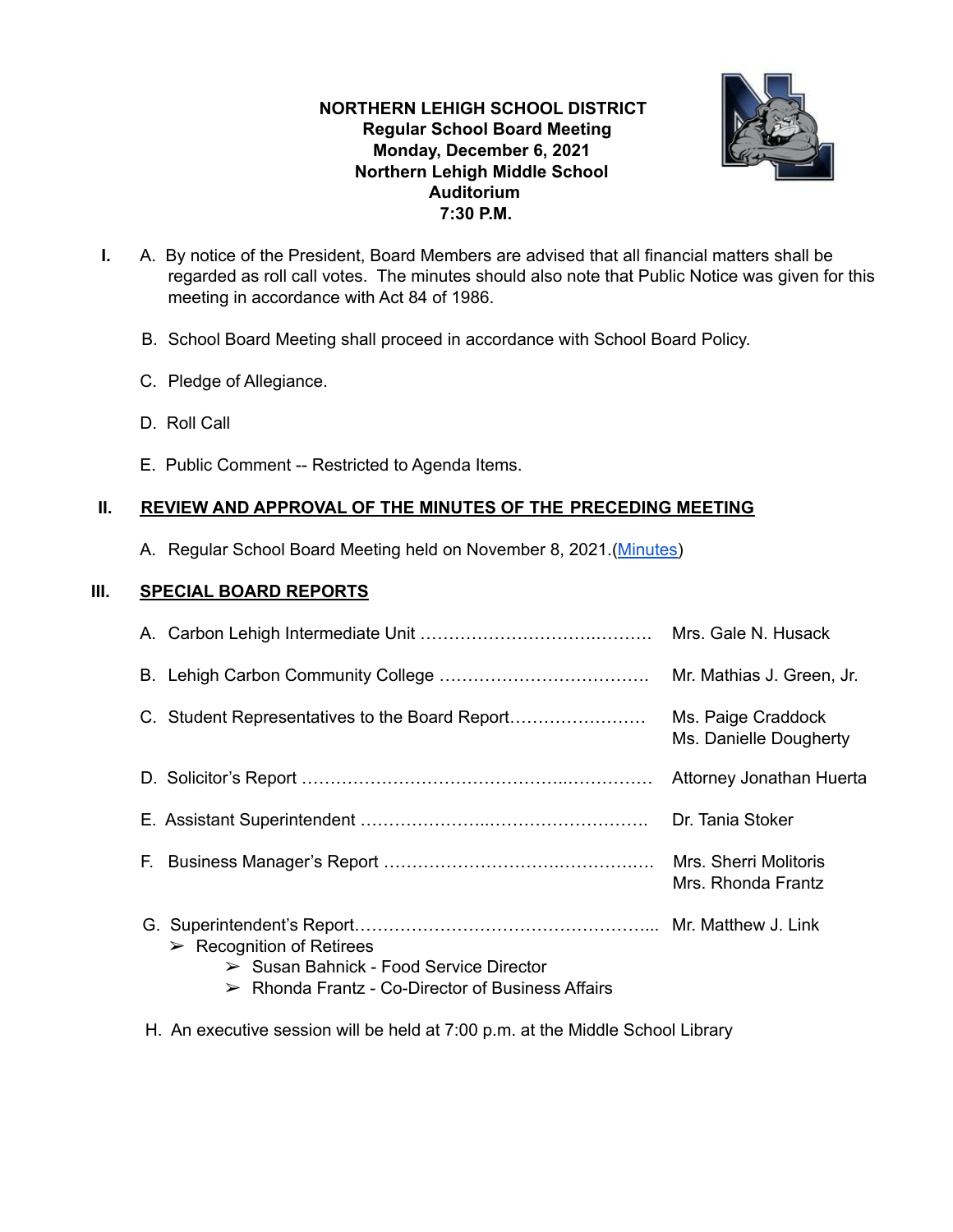## **IV. PERSONNEL**

### A**.** Rescind Appointment

- 1. Rescind the motion appointing Jaqueline Miller, Volunteer Assistant Softball Coach that was approved at the September 13, 2021 school board meeting.
- 2. Rescind the motion appointing Brianna Schuck, Volunteer Assistant JH Softball Coach that was approved at the September 13, 2021 school board meeting.

### B**.** Retirement/Resignation

- 1. Accept the resignation of Jessica Eckroth from her position as Cafeteria/Hall Monitor at Peters Elementary, effective November 15, 2021.
- 2. Accept the resignation of Jessica Bloch from her position as a Personal Care Assistant at the high school, effective November 23, 2021.

### C. Administrative Transfer - Non-Instructional

1. Tina Beltz

| From:       | Cafeteria/Hall Monitor at the High School ESSER Funded |
|-------------|--------------------------------------------------------|
| Assignment: | Cafeteria/Hall Monitor at the Middle School            |
| Salary:     | No change in salary                                    |
| Effective:  | November 30, 2021                                      |

### D. Appointment - Non-Instructional

1. Kassandra Beller\*

| Assignment:                         | <b>ELDP Instructional Paraprofessional ESSER Funded</b> |  |  |  |
|-------------------------------------|---------------------------------------------------------|--|--|--|
| Salary:                             | \$15.45/hour                                            |  |  |  |
| Effective:                          | November 22, 2021                                       |  |  |  |
| Termination Date:                   | End of the 2021-2022 School Year                        |  |  |  |
| *60 Working Day Probationary Period |                                                         |  |  |  |

2. Susan Yesik\* \*\*

Assignment: Cook's Helper - Middle School Salary: \$13.50/hour Effective: November 10, 2021 **\*60 Working Day Probationary Period \*\*Pending Verification of Missing Personnel File Items**

3. Timothy McKay\* \*\*

| Assignment:                                             | Custodian        |  |  |  |
|---------------------------------------------------------|------------------|--|--|--|
| Salary:                                                 | \$16.21/hour     |  |  |  |
| Effective:                                              | December 7, 2021 |  |  |  |
| *60 Working Day Probationary Period                     |                  |  |  |  |
| ** Pending Verification of Missing Personnel File Items |                  |  |  |  |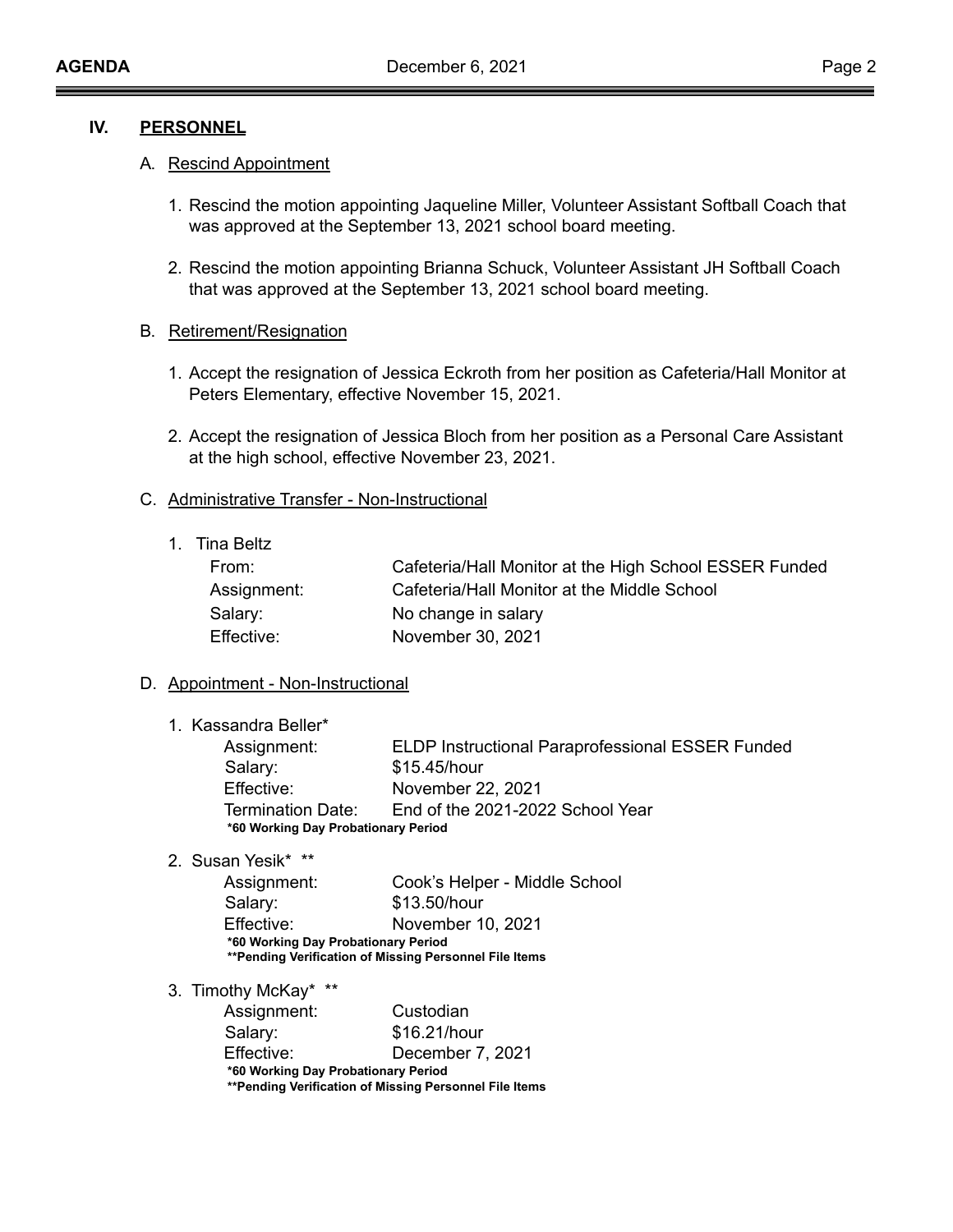|     | 4. Skye March* **<br>Assignment:<br>Salary:<br>Effective:<br>*60 Working Day Probationary Period       | Instructional Paraprofessional - Personal Care Assistant<br>\$15.45/hour<br>On or about December 13, 2021<br>** Pending Verification of Missing Personnel File Items |                  |
|-----|--------------------------------------------------------------------------------------------------------|----------------------------------------------------------------------------------------------------------------------------------------------------------------------|------------------|
|     | 5. Megan Frantz* **<br>Assignment:<br>Salary:<br>Effective:<br>*60 Working Day Probationary Period     | Instructional Paraprofessional<br>\$15.45/hour<br>On or about December 13, 2021<br>** Pending Verification of Missing Personnel File Items                           |                  |
|     | 6. Brenda Rudolph*<br>Assignment:<br>Salary:<br>Effective:<br>*60 Working Day Probationary Period      | Cafeteria/Hall Monitor Peters Elementary<br>\$13.87/hour<br>November 15, 2021                                                                                        |                  |
|     | 7. Brittany Tremper* **<br>Assignment:<br>Salary:<br>Effective:<br>*60 Working Day Probationary Period | Cafeteria/Hall Monitor Peters Elementary<br>\$13.87/hour<br>On or about December 13, 2021<br>** Pending Verification of Missing Personnel File Items                 |                  |
|     | 8. Yazlynn Miller* **<br>Assignment:<br>Salary:<br>Effective:<br>*60 Working Day Probationary Period   | Cafeteria/Hall Monitor High School<br>\$13.87/hour<br>On or about December 13, 2021<br>** Pending Verification of Missing Personnel File Items                       |                  |
| Е.  | Co-Curricular Appointments 2021-2022                                                                   |                                                                                                                                                                      |                  |
|     | Michael Bauer<br><b>Bradford Jones</b>                                                                 | Assistant Boys' Basketball Coach (MS)<br>Assistant Girls' Basketball Coach (MS)                                                                                      | \$5034<br>\$5034 |
| F., | Co-Curricular Volunteers 2021-2022                                                                     |                                                                                                                                                                      |                  |
|     | Dylan Hofmann<br><b>Allison Chruscial</b>                                                              | <b>Wrestling Coach</b><br><b>Assistant Softball Coach</b>                                                                                                            |                  |
| G.  | <b>Substitutes</b>                                                                                     |                                                                                                                                                                      |                  |
|     | Instructional                                                                                          |                                                                                                                                                                      |                  |

Motion to appointment the following substitute teachers for the 2021-2022 school year at the 2021-2022 substitute teacher rates as approved on the Supplemental Personnel Salary Schedule:

Laurissa Rex\* - Emergency Certification Kathryn Burlett - Music K-12 & Reading Specialist **\*Pending Verification of Missing Personnel File Items**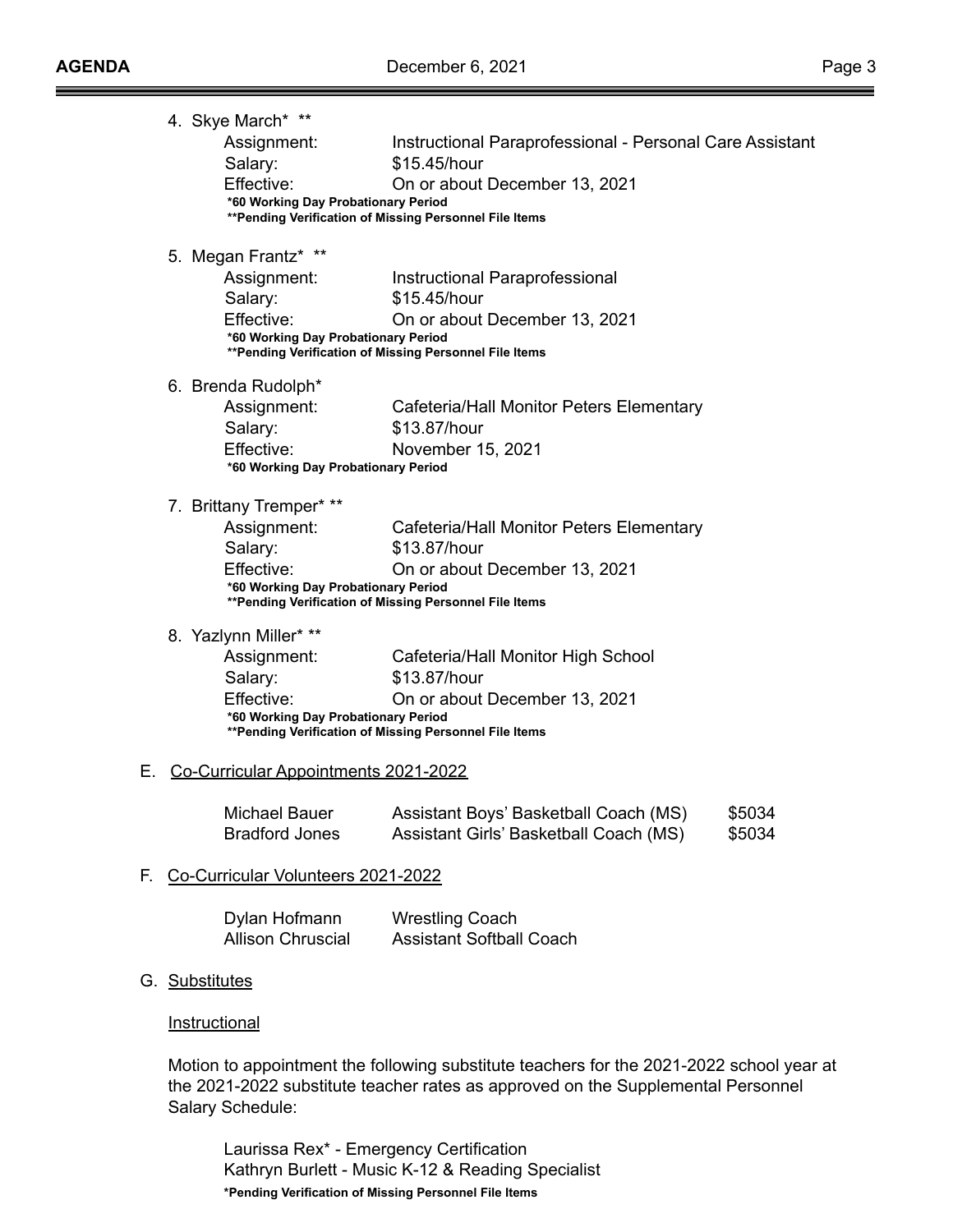### Non-Instructional

Motion to approve the appointment of the following individual as substitute custodian for the 2021-2022 school year at the 2021-2022 substitute rate as approved on the Supplemental Personnel Salary Schedule:

Sara Duncan

## H. **Family Medical Leave**

- 1. Approve the request of employee #2143 to take a medical leave of absence beginning on November 10, 2021, for their own medical reasons. Employee is requesting to use accumulated sick days. Employee plans to return to their position upon release from their physician.
- 2. Approve the request of employee #2630 to take an intermittent family medical leave of absence to care of a family member.

## I. Game Workers 2021-2022

Motion to appoint the following list of people as Game Workers for the 2021-2022 school year. Game workers consist of ticket sellers and takers, game announcers, scoreboard operators, timers, field judges, scorekeepers. Rate of pay is consistent with the rates approved on the 2021-2022 Supplemental Personnel Salary Schedule:

Paige Schmidt

J. Upon implementation of their retirements, the following list of administrators request that all applicable benefits to which they are entitled be granted to them on the effective date of their retirement.

Jill Chamberlain July 30, 2021 Susan Bahnick December 31, 2021 Rhonda Frantz December 31, 2021

# **V. POLICY**

## Board Policy Second Reading

- 1. Approve school board policy #150 Title I Comparability of Services Programs, as presented after the second reading. (**[Attachment](https://drive.google.com/file/d/1QX-NL_7YzUJoYRVr89NqivuetGugQJdh/view?usp=sharing) #1**)
- 2. Approve school board policy #626 Federal Fiscal Compliance Finances, as presented after the second reading. (**[Attachment #2](https://drive.google.com/file/d/1L-PWKy6o9SCarofo1b-dClZIYglAcHmS/view?usp=sharing)**)

# **VI. CONFERENCES**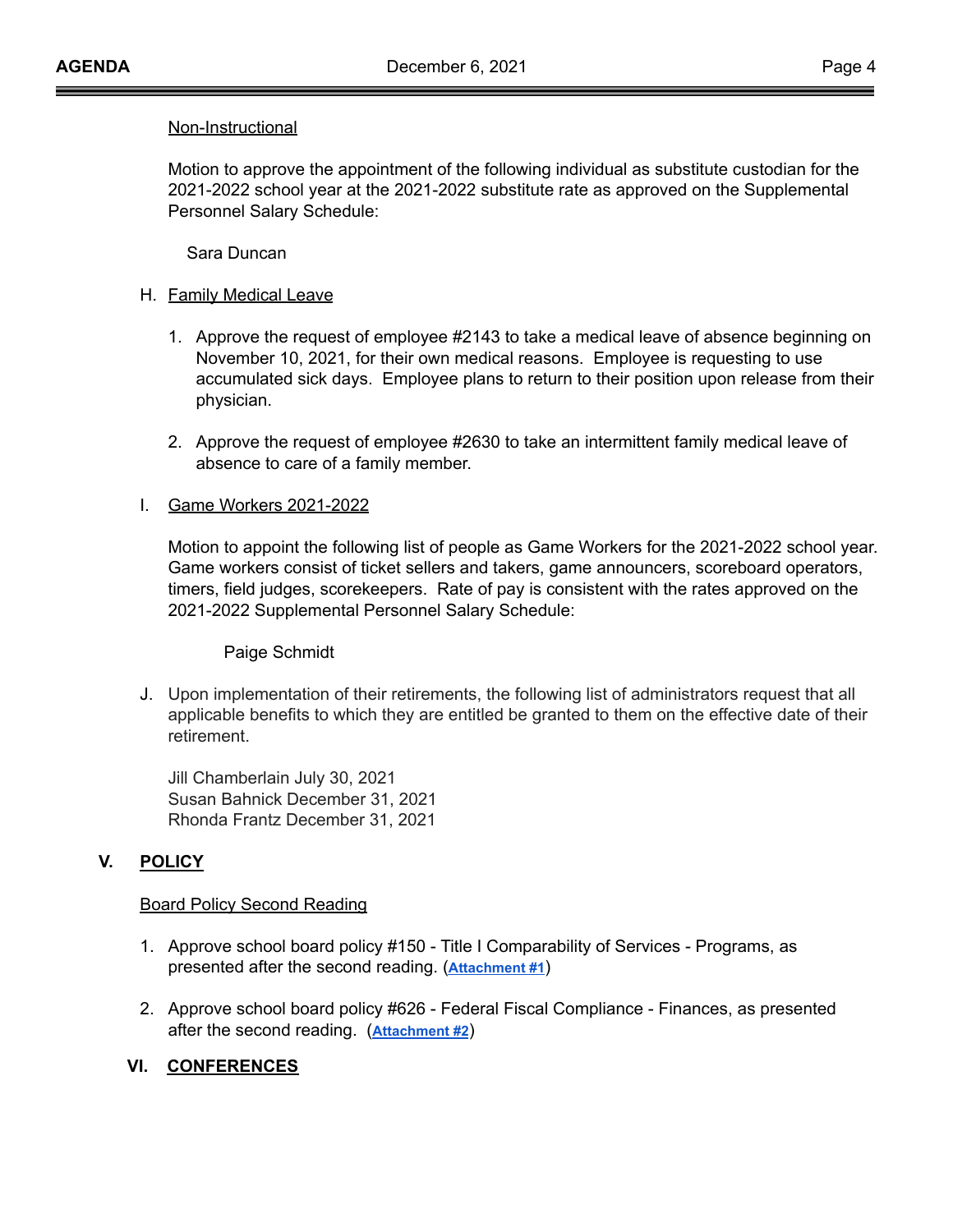## **VII. CURRICULUM AND INSTRUCTION**

#### A. Induction Program

Approve the following teachers as a helping teacher in the Northern Lehigh School District Induction Program for the 2021-2022 school year, prorated for the number of days each serves in that capacity:

| <b>Helping Teacher</b>                  | Inductee      | Stipend          |  |  |
|-----------------------------------------|---------------|------------------|--|--|
| Michael Lehtonen                        | Paige Schmidt | \$800 (prorated) |  |  |
| Greg King*                              | Paige Schmidt | \$800 (prorated) |  |  |
| *Revised motion approved June 14, 2021. |               |                  |  |  |

### **VIII. OLD BUSINESS**

### **IX. NEW BUSINESS**

#### Early Retirement Incentive Plan for 2021-2022

Approve to develop an Early Retirement Incentive Plan, for all eligible professional employees, on a voluntary basis, for the 2021-2022 school year.

### **X. FINANCIAL**

- A. Approve the Following Financial [Reports](https://drive.google.com/file/d/1VqcPaXUfbSuUbb3tpgA1IaMrFkgmleQ1/view?usp=sharing): 1. General Fund Account months of October & November 2021
- B. Approve the Following List of [Bills](https://drive.google.com/file/d/1GAVkIC7hz2ycIv7daBt0n9JVnXDIt46s/view?usp=sharing):
	- 1. General Fund months of November & December, 2021
	- 2. Cafeteria Fund month of November & December, 2021
- C. Approve abatement/exoneration requests of per capita taxes, for the residents that fall within the guidelines, as presented. **[\(Attachment](https://drive.google.com/file/d/175W4_vaaax5VnktTvIjSZV3nOzq5DoKk/view?usp=sharing) #3)**
- D. Approve to pay for PSBA twenty-four hour accident insurance for administrators at a cost of \$26.50 per administrator per year for 2022, to be paid from the Superintendent's budget.
- E. Approve the 2021-2022 Northern Lehigh School District Salary Schedule as presented. **([Attachment #4](https://drive.google.com/file/d/1p4HHWNdnkL3JxfN2uIqi7TEn-QY8EomC/view?usp=sharing))**
- F. As per the recommendation of administration and the Building & Grounds and Finance Committees, approve a Guaranteed Energy Savings Agreement Proposal with McClure Company for a cost of \$655,490 as listed in the Guaranteed Energy Savings Agreement Request for Proposal (RFP) Response dated October 29, 2021, contingent upon solicitor review, to be funded through ESSER II funds. (**[Attachment](https://drive.google.com/file/d/1LkrXLfwPbtj3z90BHLy3HkVRn_z9yn6T/view?usp=sharing) #5**)
- G. As per the recommendation of administration, approve the purchase of a Nacecare Floor Scrubber for the high school at a cost of \$3,810.00, funding through the Buildings and Grounds Budget. (**[Attachment #6](https://drive.google.com/file/d/1-8oQILHqNJ1WjpEqu0U7WSJjFAMaEmPf/view?usp=sharing)**)